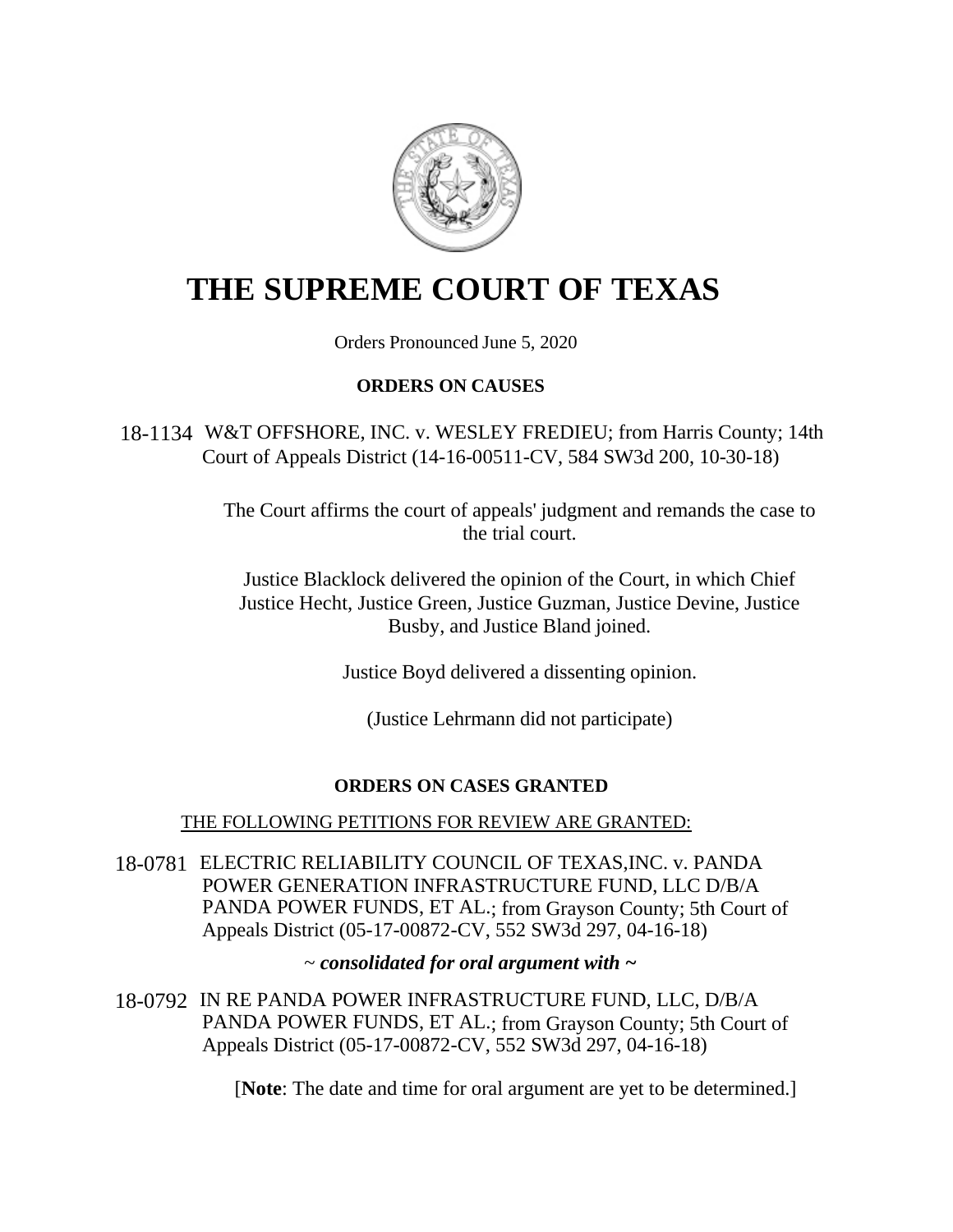18-0944 LEMUEL DAVID HOGAN v. STEPHANIE MONTAGNE ZOANNI; from Harris County; 1st Court of Appeals District (01-16-00584-CV, 555 SW3d 321, 07-19-18)

[**Note**: The date and time for oral argument are yet to be determined.]

(Justice Bland not participating)

18-1181 EMERSON ELECTRIC CO. D/B/A FUSITE AND EMERSON CLIMATE TECHNOLOGIES, INC. v. CLARENCE JOHNSON; from Tarrant County; 2nd Court of Appeals District (02-16-00173-CV, SW3d, 10-18-18)

[**Note**: The date and time for oral argument are yet to be determined.]

18-1187 ENDEAVOR ENERGY RESOURCES, L.P. v. ENERGEN RESOURCES CORPORATION, ET AL.; from Howard County; 11th Court of Appeals District (11-17-00028-CV, 563 SW3d 449, 10-25-18)

[**Note**: The date and time for oral argument are yet to be determined.]

19-0280 LOUIS HINOJOS v. STATE FARM LLOYDS AND RAUL PULIDO; from El Paso County; 8th Court of Appeals District (08-16-00121-CV, 569 SW3d 304, 01-18-19)

[**Note**: The date and time for oral argument are yet to be determined.]

19-0400 SAN JACINTO RIVER AUTHORITY v. VICENTE MEDINA, ET AL., MICHAEL A. BURNEY, ET AL., AND CHARLES J. ARGENTO, ET AL.; from Harris County; 1st Court of Appeals District (01-18-00407-CV, 570 SW3d 820, 12-04-18)

[**Note**: The date and time for oral argument are yet to be determined.]

19-0561 IN RE THE COMMITMENT OF JEFFERY LEE STODDARD; from Tarrant County; 2nd Court of Appeals District (02-17-00364-CV, \_\_\_ SW3d  $, 05-30-19)$ 

[**Note**: The date and time for oral argument are yet to be determined.]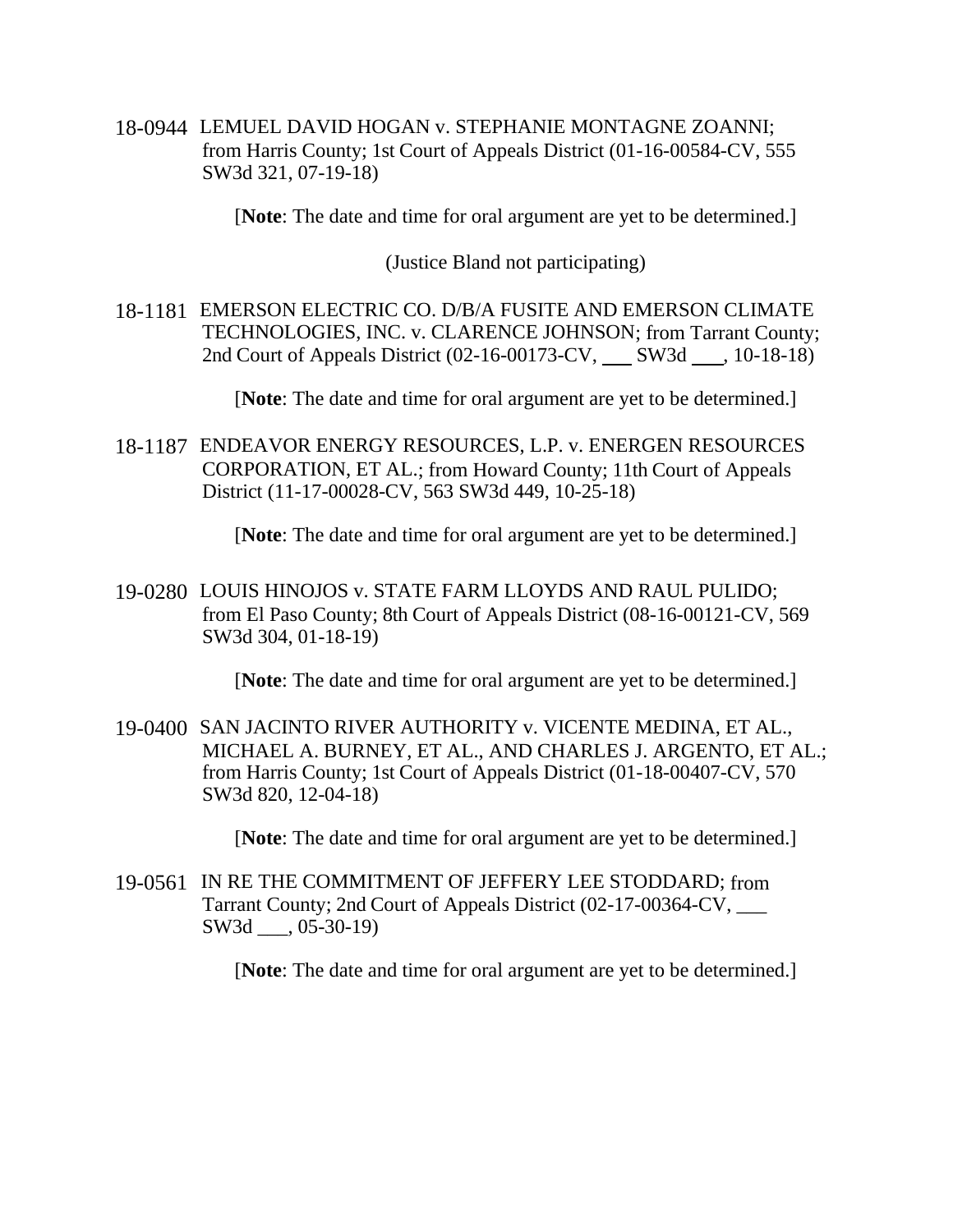### **ORDERS ON PETITIONS FOR REVIEW**

#### THE FOLLOWING PETITIONS FOR REVIEW ARE DENIED:

- 19-0025 CITY OF AUSTIN, TEXAS AND SPENCER CRONK, CITY MANAGER OF THE CITY OF AUSTIN v. TEXAS ASSOCIATION OF BUSINESS; NATIONAL FEDERATION OF INDEPENDENT BUSINESS, AMERICAN STAFFING ASSOCIATION; LEADINGEDGE PERSONNEL, LTD.; STAFF FORCE, INC., HT STAFFING LTD. D/B/A THE HT GROUP; THE BURNETT COMPANIES CONSOLIDATED, INC. D/B/A BURNETT SPECIALISTS; SOCIETY FOR HUMAN RESOURCE MANAGEMENT; TEXAS STATE COUNCIL OF THE SOCIETY FOR HUMAN RESOURCE MANAGEMENT; AUSTIN HUMAN RESOURCE MANAGEMENT ASSOCIATION; STRICKLAND SCHOOL, LLC; AND THE STATE OF TEXAS; from Travis County; 3rd Court of Appeals District (03-18-00445-CV, 565 SW3d 425, 11-16-18)
- 19-0107 LEROY TORRES v. TEXAS DEPARTMENT OF PUBLIC SAFETY; from Nueces County; 13th Court of Appeals District (13-17-00659-CV, 583 SW3d 221, 11-20-18)
- 19-0186 BTX SCHOOLS, INC. AND BASIS SCHOOLS, INC. v. KONARK LIMITED PARTNERSHIP; from Bexar County; 4th Court of Appeals District (04-17-00558-CV, 580 SW3d 194, 11-07-18)
- 19-0225 COLUMBIA VALLEY HEALTH CARE SYSTEM, L.P. D/B/A VALLEY REGIONAL MEDICAL CENTER v. MARIA ZAMARRIPA, AS GUARDIAN OF THE ESTATES OF R.F.R. AND R.J.R., MINORS; from Cameron County; 13th Court of Appeals District (13-18-00231-CV, SW3d , 02-28-19)
- 19-0538 CHESAPEAKE EXPLORATION, LLC, ET AL. v. STANTON P. BELL, ET AL.; from Bexar County; 4th Court of Appeals District (04-18-00129- CV, SW3d , 03-13-19)

(Justice Bland not participating)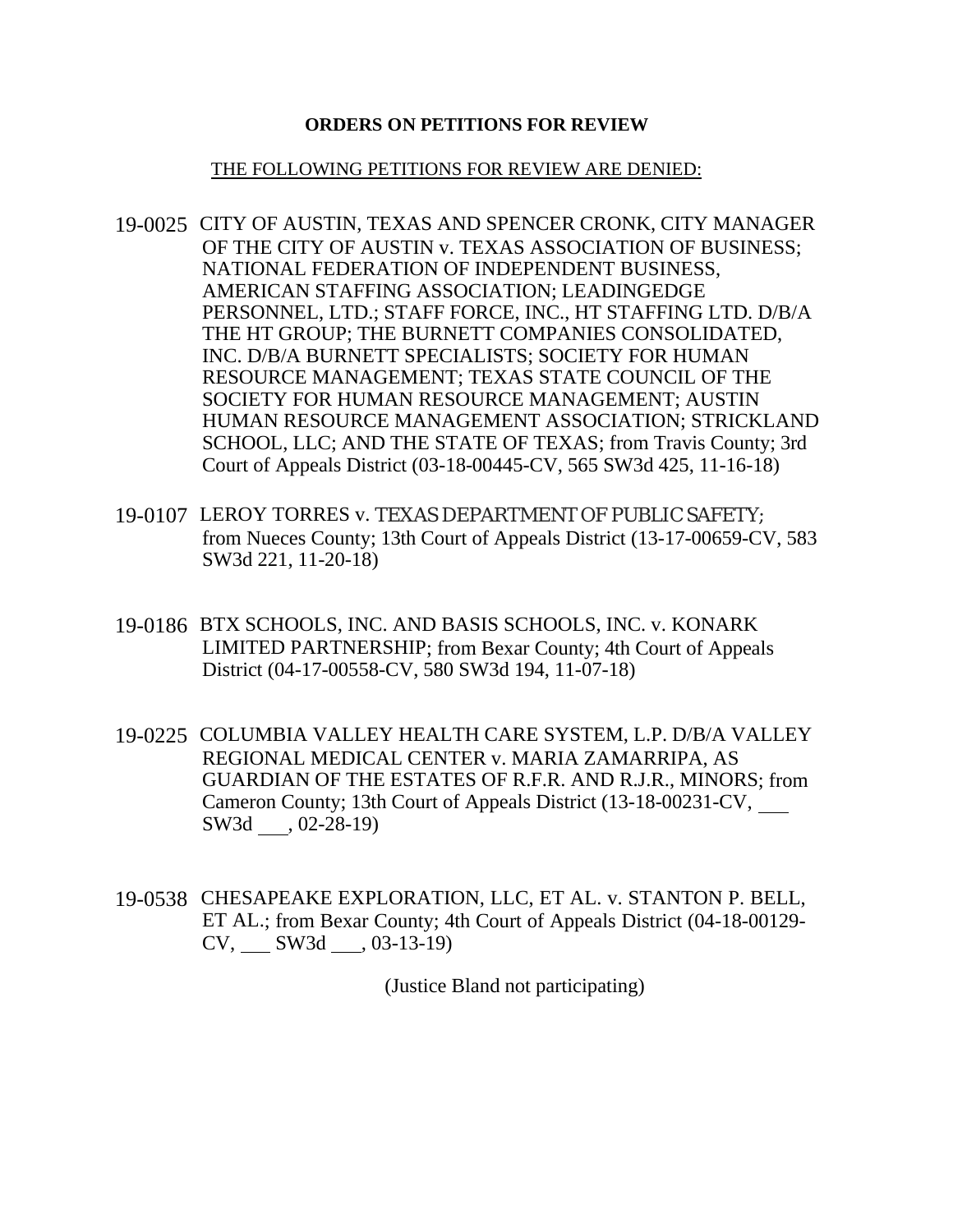- 19-0649 BBB INDUSTRIES, LLC v. CARDONE INDUSTRIES, INC.; from Tarrant County; 2nd Court of Appeals District (02-18-00025-CV, SW3d , 05-09-19)
- 19-0713 JEFFREY ERDNER, D.O. AND THE EMERGENCY CENTER AT WEST 7TH, LLC v. HIGHLAND PARK EMERGENCY CENTER, LLC; from Dallas County; 5th Court of Appeals District (05-18-00654-CV, 580 SW3d 269, 05-22-19)
- 19-0759 GRACIE NGUYEN; PATRICK SANCHEZ; TAMARA AND DERRICK O'NEAL, INDIVIDUALLY AND AS REPRESENTATIVES OF THE ESTATE OF DE'ANDRE TATUM, DECEASED; ERICA D. HALL; CURTISHA DAVIS; ARTHUR ZAMARRIPA, AS NEXT FRIEND OF A.Z.; AND WILLIAM JOSMA v. SXSW HOLDINGS, INC.; SXSW LLC; PATRICK LOWE; TRANSPORTATION DESIGN CONSULTANTS; AND CITY OF AUSTIN; from Travis County; 14th Court of Appeals District (14-17-00575-CV, 580 SW3d 774, 07-18-19)

(Justice Busby not participating)

- 19-0766 DALLAS WORLD AQUARIUM CORP. v. GLENN HEGAR, COMPTROLLER OF PUBLIC ACCOUNTS OF THE STATE OF TEXAS, AND KEN PAXTON, ATTORNEY GENERAL OF THE STATE OF TEXAS; from Travis County; 3rd Court of Appeals District (03-18-  $00209$ -CV,  $\_\_\_$  SW3d  $\_\_$ , 06-19-19)
- 19-0955 ANCOR HOLDINGS, LP, TIMOTHY MCKIBBEN, JOSEPH RANDALL KEENE, AND ANCOR PARTNERS, INC. v. PETERSON, GOLDMAN & VILLANI, INC.; from Tarrant County; 2nd Court of Appeals District (02- 18-00102-CV, 584 SW3d 556, 07-18-19)
- 19-0974 CALENA MORRIS, R.N., MICHEAUX THOMAS, R.N. AND WENDY CALVERT, R.N. v. BRENDA PONCE AND RICCO GONZALEZ, AS NATURAL PARENTS, NEXT FRIENDS AND LEGAL GUARDIANS OF E.G., A MINOR; from Harris County; 14th Court of Appeals District (14- 17-00997-CV, 584 SW3d 922, 09-24-19)

(Justice Guzman not participating)

19-0998 READYONE INDUSTRIES, INC. v. MARIA G. GUILLEN-CHAVEZ; from El Paso County; 8th Court of Appeals District (08-17-00046-CV, 588 SW3d 281, 06-21-19)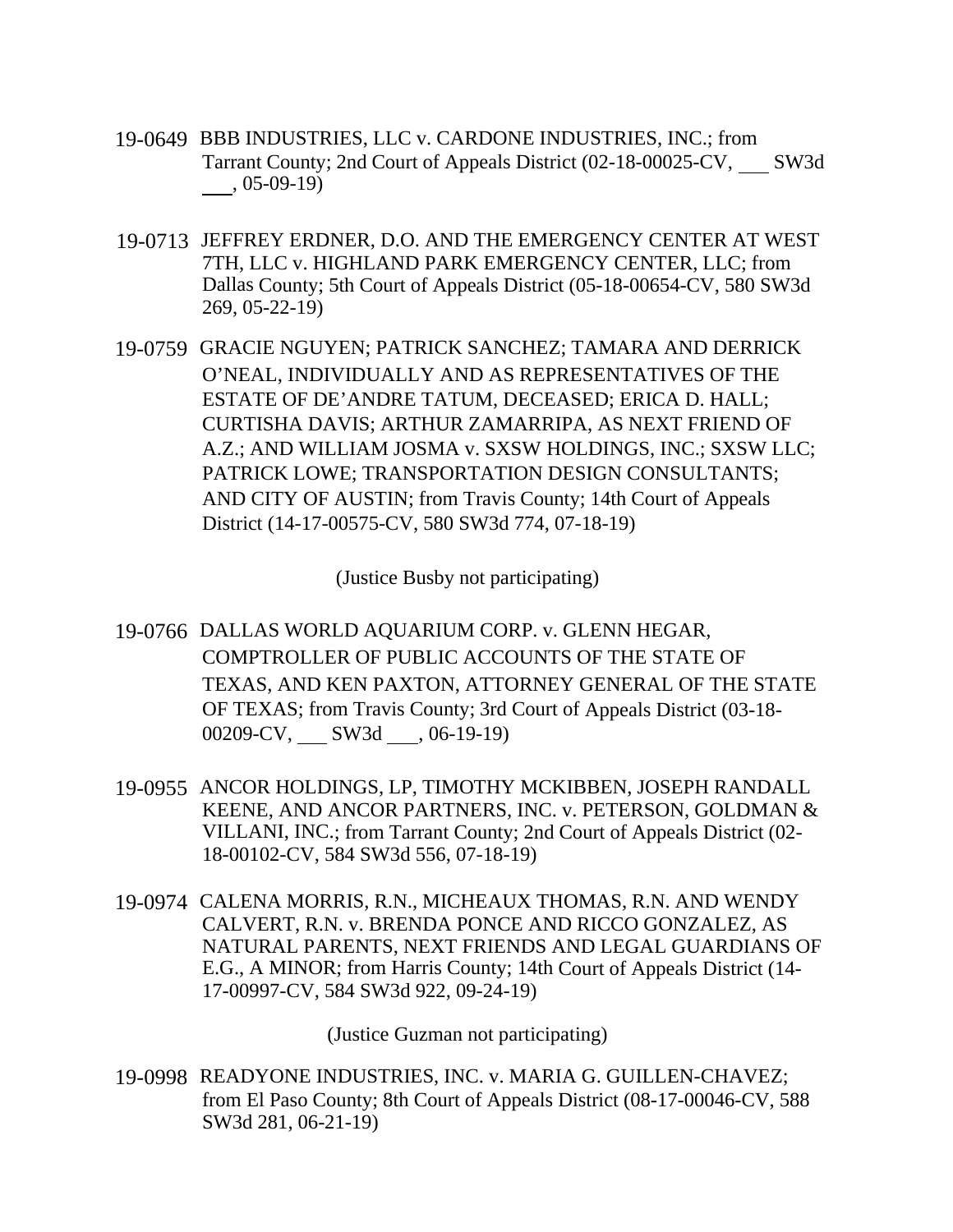- 19-1006 MADISON PLAZA, LP v. WALLACE CONSTRUCTION & DEVELOPMENT COMPANY; from Jefferson County; 9th Court of Appeals District (09-18-00364-CV, SW3d , 05-30-19)
- 19-1038 THE FAN EXPO, LLC v. NATIONAL FOOTBALL LEAGUE; from Dallas County; 5th Court of Appeals District  $(05-17-01304$ -CV, SW3d  $\ldots$ , 05-22-19)
- 19-1044 GIA THORNTON, INDIVIDUALLY, AS THE REPRESENTATIVE FOR ALL WRONGFUL DEATH BENEFICIARIES, AND AS AN HEIR AT LAW AND REPRESENTATIVE OF THE ESTATE OF MCQUESTER J. SOLOMON, DECEASED v. COLUMBIA MEDICAL CENTER OF PLANO SUBSIDIARY, L.P. D/B/A MEDICAL CITY PLANO, FORMERLY KNOWN AS MEDICAL CENTER OF PLANO, AND JANE LEE, R.N.; from Collin County; 5th Court of Appeals District (05-18-01010-  $CV, \_\_\_SW3d \_\_,\_09-12-19)$
- 19-1094 IN THE MATTER OF D.K., A CHILD; from Denton County; 2nd Court of Appeals District (02-19-00119-CV, 589 SW3d 861, 10-31-19)
- 19-1127 MATT MALOUF, ET AL. v. STERQUELL PSF SETTLEMENT, L.C.; from Dallas County; 5th Court of Appeals District (05-17-01343-CV, SW3d \_\_\_, 11-07-19)
- 20-0064 T. MARK ANDERSON AND CHRISTINE ANDERSON, AS CO-EXECUTORS OF THE ESTATE OF TED ANDERSON v. RICHARD T. ARCHER, ET AL.; from Travis County; 3rd Court of Appeals District (03- 19-00003-CV, SW3d , 11-21-19) 2 petitions
- 20-0069 CHRISTOPHER MITCHELL AND TIFFANY MITCHELL v. CALVIN PRESTON; from Harris County; 1st Court of Appeals District (05-18-01383-  $CV, \_\_\_SW3d \_\_,\01-28-20)$
- 20-0192 PMC CHASE, LLP AND STEVE TURNBOW v. BRANCH STRUCTURAL SOLUTIONS, LLC; from Dallas County; 5th Court of Appeals District (05-18-01383-CV, SW3d , 01-28-20)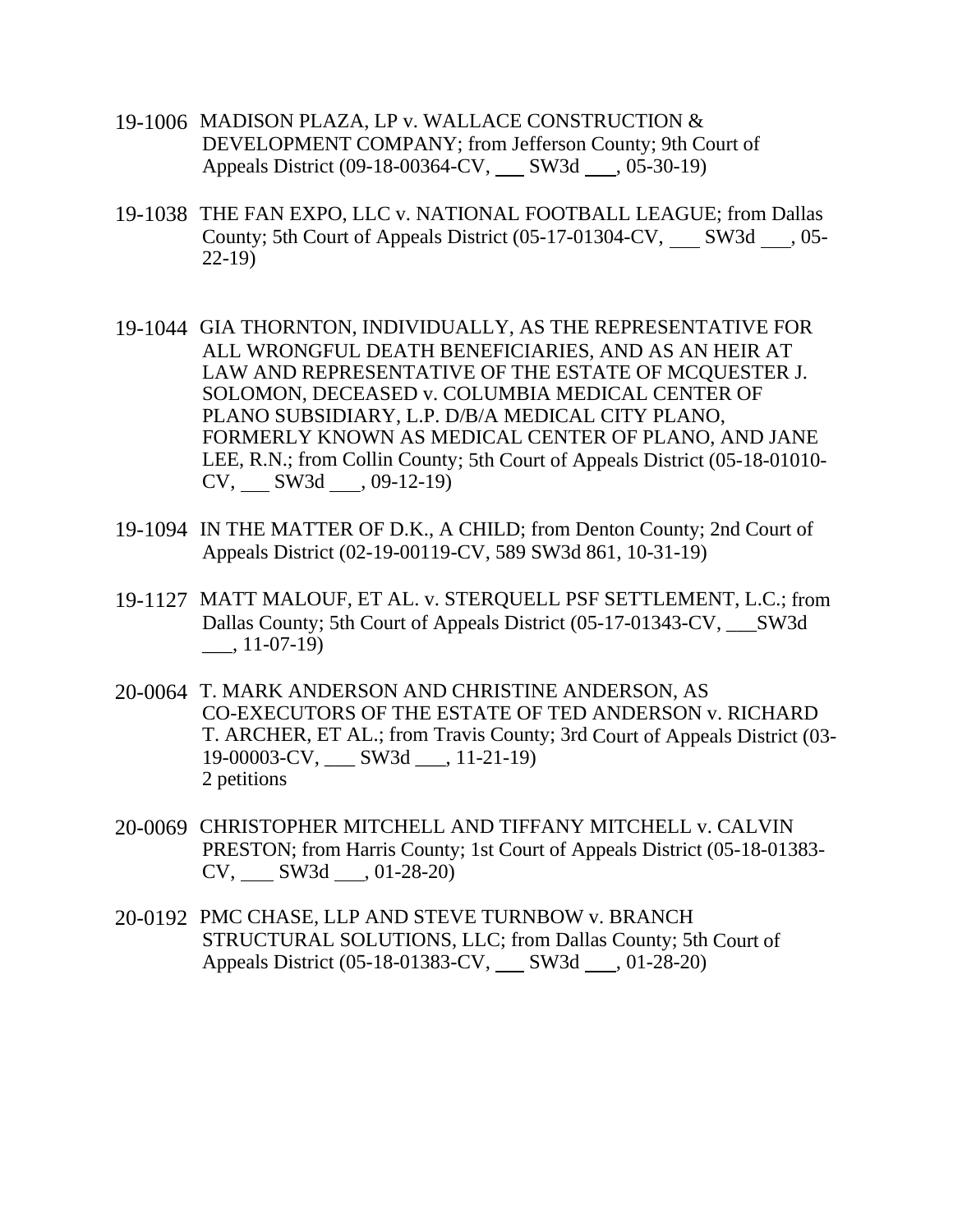- 20-0350 EWING CONSTRUCTION CO., INC. v. BENAVIDES INDEPENDENT SCHOOL DISTRICT; from Duval County; 4th Court of Appeals District  $(04-19-00797-CV,$  SW3d  $\qquad$ , 03-18-20)
- 20-0352 IN THE INTEREST OF H.L.M., A CHILD; from Travis County; 3rd Court of Appeals District (03-19-00490-CV, SW3d , 12-11-19)
- 20-0395 IN THE INTEREST OF D.C., J.C. III, J.C., AND J.C., CHILDREN; from Dallas County; 5th Court of Appeals District (05-19-01217-CV, SW3d , 03-04-20)
- 20-0409 IN THE INTEREST OF I.N.D., D.M.R., A.M.R., L.F.R., AND A.R.R., CHILDREN; from Bexar County; 4th Court of Appeals District (04-20-  $00121$ -CV, SW3d \_ , 05-13-20)
- 20-0418 IN THE INTEREST OF Y.M.L., A CHILD; from Bexar County; 4th Court Appeals District (04-19-00168-CV, \_\_\_ SW3d \_\_\_, 04-08-20)

#### THE FOLLOWING PETITIONS FOR REVIEW ARE DISMISSED:

18-0028 MACINA, BOSE, COPELAND AND ASSOCIATES D/B/A MBC ENGINEERS, MCCORD ENGINEERING, INC. AND JORDAN & SKALA ENGINEERS, INC. v. ERIKA YANEZ, INDIVIDUALLY AND AS NEXT FRIEND OF JOSE MANUEL LOPEZ, E.L.Y., A MINOR, AND X.L.Y., A MINOR; from Dallas County; 5th Court of Appeals District (05- 17-00180-CV, SW3d , 10-26-17) 4 petitions joint motion to lift abatement granted abatement order issued February 19, 2020, lifted joint motion to dismiss appeal granted

19-0917 IN THE INTEREST OF A.L.P., A CHILD; Fort Bend County; 1st Court of Appeals District (01-19-00144-CV, \_\_\_ SW3d \_\_\_, 08-22-19)

*See* TEX. R. APP. P. 53.7(a)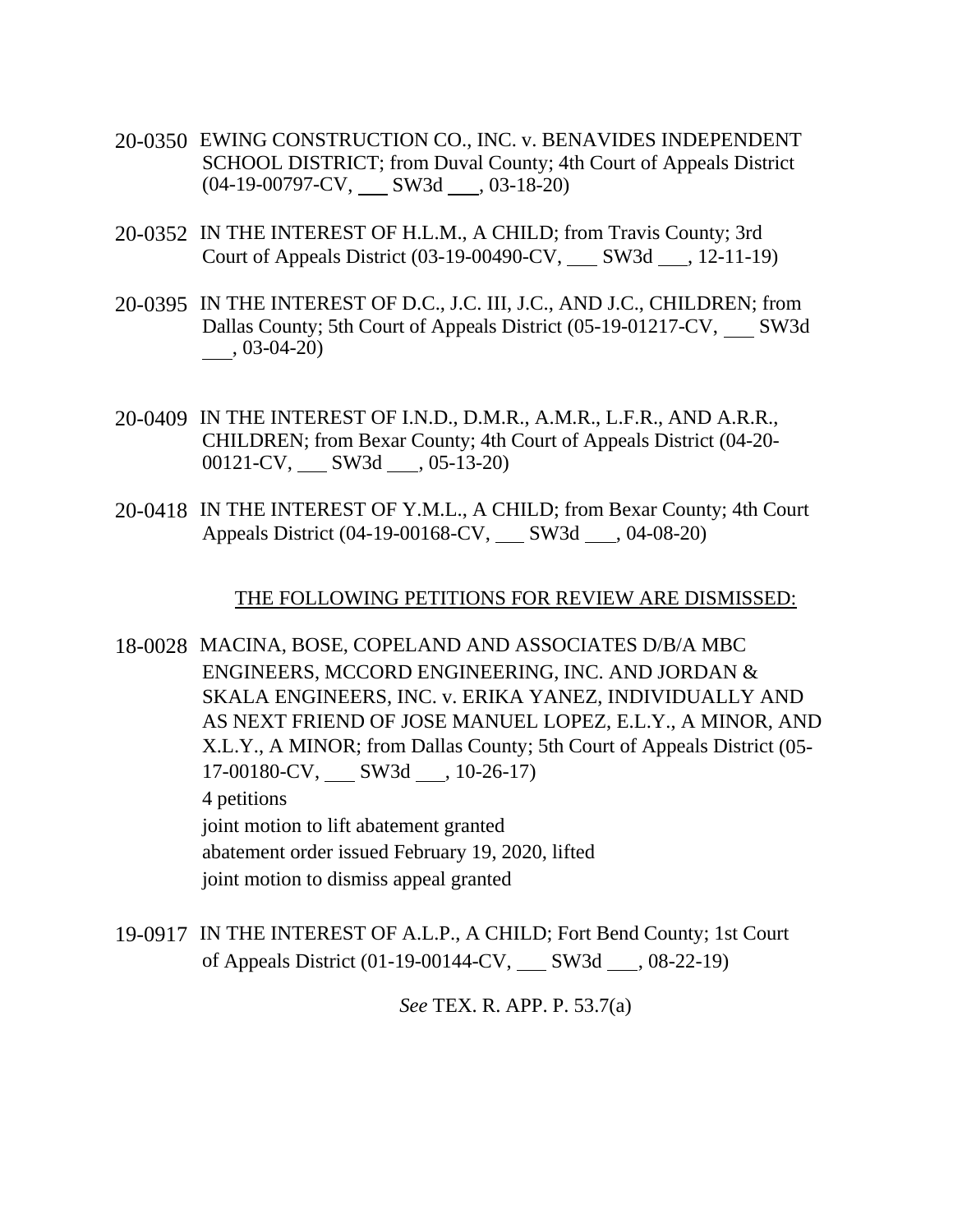#### **ORDERS ON MOTIONS FOR REHEARING**

## THE MOTION FOR REHEARING OF THE FOLLOWING PETITION FOR REVIEW IS GRANTED:

19-0238 CATHAY BANK v. LYDA SWINERTON BUILDERS, INC.; from Harris County; 14th Court of Appeals District (14-17-00030-CV, 566 SW3d 836, 12-18-18) denial of petition for review on February 14, 2020, withdrawn petitions reinstated

(Justice Busby not participating)

## THE MOTIONS FOR REHEARING OF THE FOLLOWING PETITIONS FOR REVIEW ARE DENIED:

18-0658 BELL HELICOPTER TEXTRON INC. v. BRIAN BURNETT; from Tarrant County; 2nd Court of Appeals District (02-16-00489-CV, 552 SW3d 901, 06-14-18)

(Justice Green not participating)

- 19-0828 PE SERVICES, LLC, LANDRY ARCHITECTS, AND FABRISTRUCTURE, INC. v. KERRVILLE FITNESS PROPERTY, LLC, J. HOUSER CONSTRUCTION, INC., AND JOSH HOUSER D/B/A HOUSER CONSTRUCTION; from Dallas County; 5th Court of Appeals District  $(05-17-01317$ -CV, SW3d  $\_,$  08-21-19)
- 19-1063 CHARLIE WILSON, INDIVIDUALLY AND AS ADMINISTRATOR OF THE ESTATE OF DEBRA WILSON v. DALLAS COUNTY HOSPITAL DISTRICT D/B/A PARKLAND HEALTH & HOSPITAL SYSTEM; from Dallas County; 1st Court of Appeals District (05-18-01049-CV, SW3d , 12-03-19)
- 19-1114 BOW GROVE v. MARION GINE FRANKE AND BRENDA KAY LYNCH; from Montgomery County; 9th Court of Appeals District (09- 18-00119-CV, \_\_\_ SW3d \_\_\_, 10-17-19)